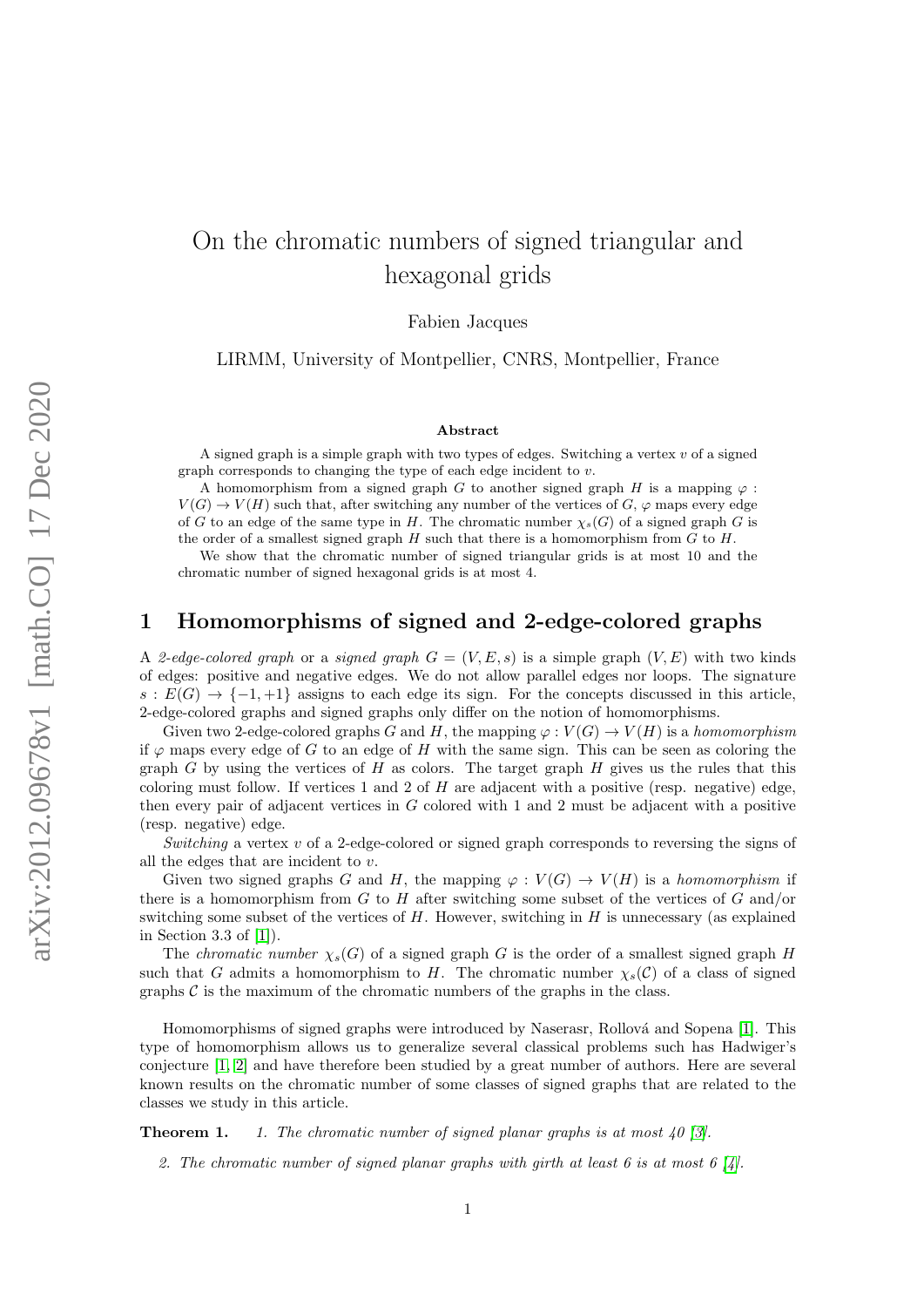- <span id="page-1-2"></span>3. The chromatic number of signed graphs with maximum degree 3 is at most  $\gamma$  [\[5\]](#page-6-4).
- <span id="page-1-3"></span>4. The chromatic number of signed graphs with maximum average degree less than 3 is at most  $6 \; |5|.$
- 5. The chromatic number of signed square grids is at most 6 [\[6\]](#page-7-0).

In Section [2](#page-1-0) we present our results on the chromatic number of hexagonal and triangular grids and in Section [3](#page-1-1) we introduce the target graphs that we use in Sections [4](#page-3-0) and [5](#page-4-0) to prove these results.

## <span id="page-1-0"></span>2 Results

A square (resp. triangular, hexagonal) grid is a finite induced subgraph of the graph associated with the tiling of the plane with squares (resp. equilateral triangles, equilateral hexagons). See Figures [4](#page-3-1) and [5.](#page-4-1) Since signed hexagonal grids have maximum degree 3 and therefore maximum average degree at most 3, we already know that their chromatic number is at most 6 by Theorem [1\(](#page-0-0)[3\)](#page-1-2) or by Theorem [1\(](#page-0-0)[4\)](#page-1-3). Moreover, signed triangular grids are planar and have therefore chromatic number at most 40 by Theorem [1](#page-0-0)[\(1\)](#page-0-1). We improve these bounds as follows.

<span id="page-1-6"></span>Theorem 2. The chromatic number of signed hexagonal grids is  $\lambda$ .

<span id="page-1-5"></span>Theorem 3. The chromatic number of signed triangular grids is at most 10.

In order to prove these theorems, we will show that every signed hexagonal grid admits a homomorphism to a target graph of order 4 we call  $T_4$  (see Figure [1\)](#page-1-4) and that every signed triangular grid admits a homomorphism to a target graph of order 10 called  $SP_9^+$ . Constructions of  $T_4$  and  $SP_9^+$  are explained in Section [3.](#page-1-1) Note that it is conjectured that every signed planar graph admits a homomorphism to  $SP_9^+$  [\[7\]](#page-7-1). Theorem [3](#page-1-5) brings further evidence toward this conjecture.

## <span id="page-1-1"></span>3 Target Graphs

A 2-edge-colored graph  $(V, E, s)$  is said to be *antiautomorphic* if it is isomorphic to  $(V, E, -s)$ .

A 2-edge-colored graph  $G = (V, E, s)$  is said to be  $K_n$ -transitive if for every pair of cliques  $\{u_1, u_2, \ldots, u_n\}$  and  $\{v_1, v_2, \ldots, v_n\}$  in G such that  $s(u_i u_j) = s(v_i v_j)$  for all  $i \neq j$ , there exists an automorphism that maps  $u_i$  to  $v_i$  for all i. For  $n = 1$  or 2, we say that the graph is vertex-transitive or edge-transitive, respectively.

A 2-edge-colored graph G has Property  $P_{k,n}$  if for every sequence of k distinct vertices  $(v_1, v_2, \ldots, v_k)$ that induces a clique in G and for every sign vector  $(\alpha_1, \alpha_2, ..., \alpha_k) \in \{-1, +1\}^k$  there exist at least n distinct vertices  $\{u_1, u_2, ..., u_n\}$  such that  $s(v_iu_j) = \alpha_i$  for  $1 \le i \le k$  and  $1 \le j \le n$ .



<span id="page-1-4"></span>Figure 1: The graph  $T_4$ .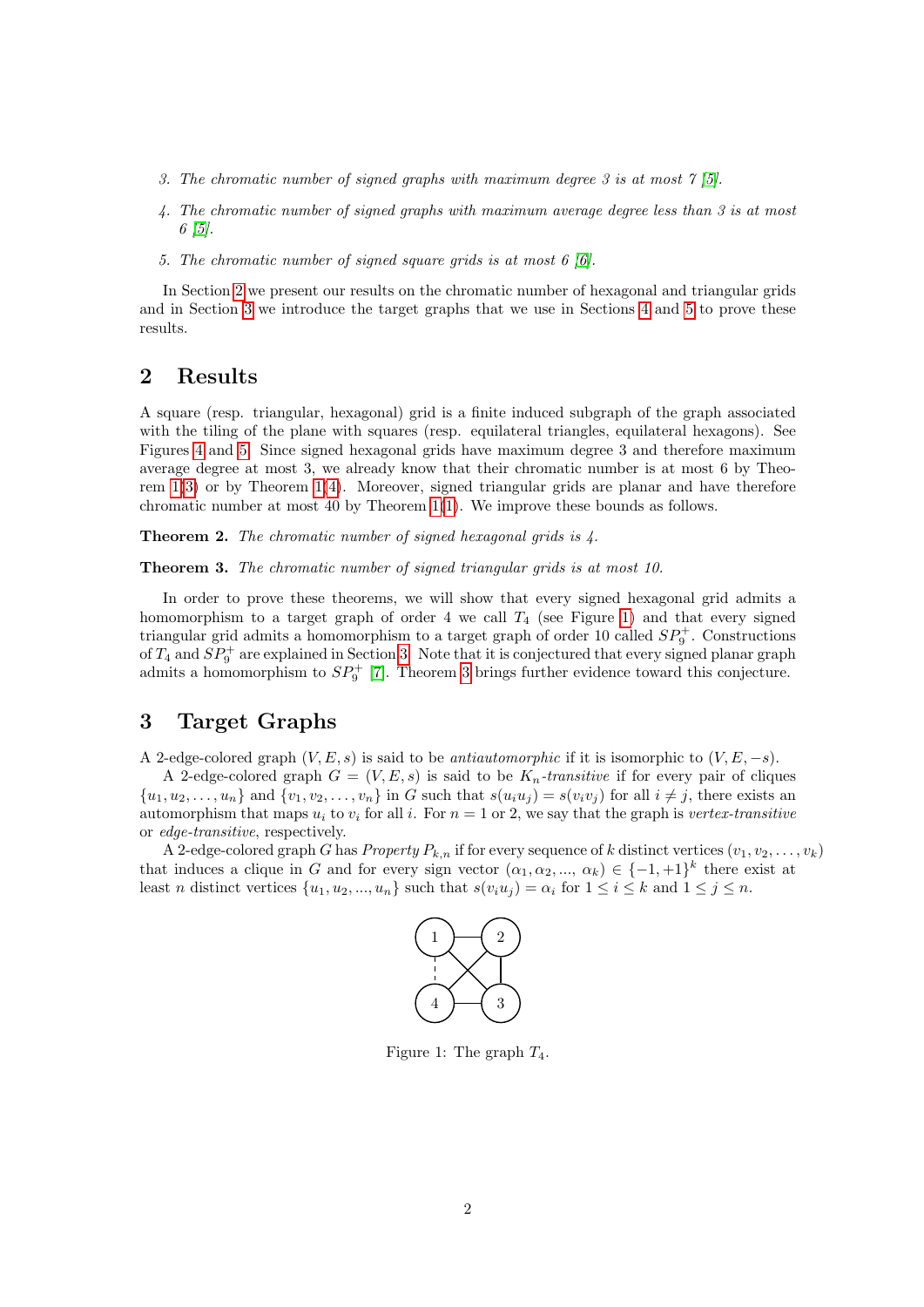

Figure 2: The graph  $SP_9$ , non-edges are negative edges.

The 2-edge-colored Paley graph  $SP_9$  has vertex set

 $V(SP_9) = \mathbb{F}_9$ , the field of order 9. Two vertices u and  $v \in V(SP_9)$ ,  $u \neq v$ , are connected with a positive edge if  $u - v$  is a square in  $\mathbb{F}_9$  and with a negative edge otherwise. Notice that this definition is consistent because  $9 \equiv 1 \mod 4$  so  $-1$  is always a square in  $\mathbb{F}_9$  and if  $u - v$  is a square then  $v - u$  is also a square.

Given a 2-edge-colored graph G with signature  $s_G$ , we create the *antituinned graph* of G denoted by  $\rho(G)$  as follows:

Let  $G^{+1}$ ,  $G^{-1}$  be two copies of G. The vertex corresponding to  $v \in V(G)$  in  $G^i$  is denoted by  $v^i$ .

- $V(\rho(G)) = V(G^{+1}) \cup V(G^{-1})$
- $E(\rho(G)) = \{u^iv^j : uv \in E(G), i, j \in \{-1, +1\}\}\$
- $s_{\rho(G)}(u^iv^j) = i \times j \times s_G(u,v)$

By construction, for every vertex v of  $G$ ,  $v^{-1}$  and  $v^{+1}$  are *antituins*, the positive neighbors of  $v^{-1}$  are the negative neighbors of  $v^{+1}$  and vice versa. A 2-edge-colored graph is *antituinned* if every vertex has a unique antitwin.

When coloring a 2-edge-colored graph with an antitwinned graph, we say that two vertices have the same *identity* if they are mapped to the same vertex or vertices that are antitwinned. In an antitwinned 2-edge-colored graph we denote the antitwin of v with  $\overline{v}$ .

<span id="page-2-0"></span>**Lemma 4** ([\[8\]](#page-7-2)). Let G and H be 2-edge-colored graphs. The two following propositions are equivalent:

- The 2-edge-colored graph G admits a homomorphism to  $\rho(H)$ .
- The signed graph  $G'$  defined by the 2-edge-colored graph  $G$  admits a homomorphism to the signed graph H.

Given a signed graph H, we define  $H^+$  to be H with an added universal vertex  $\infty$  that is positively connected to all the other vertices (See Figure [3\)](#page-3-2). We will use this construction to create the target graph  $SP_9^+$  used in Section [5.](#page-4-0)

We will use the following properties of our target graphs to prove our theorems.

**Lemma 5** ([\[9\]](#page-7-3)). The graph  $\rho (SP_9^+)$  is vertex-transitive, edge-transitive, antiautomorphic and has Properties  $P_{1,9}$ ,  $P_{2,4}$  and  $P_{3,1}$ .

**Lemma 6.** The graph  $\rho(T_4)$  has Property  $P_{1,3}$  and the following Property that we call  $P_{2,1}^*$ .

Let  $u, v \in V(\rho(T_4))$  such that  $u \neq v$ ,  $u \neq \overline{v}$  and  $\{u, v\} \neq {\overline{1}, 4\}, \{1, 4\}, \{\overline{2}, 3\}, \{2, \overline{3}\}.$  There exist at least one vertex in  $\rho(T_4)$  that is a positive neighbor of both u and v.

The last lemma can be checked by going through every pair of adjacent vertices in  $\rho(T_4)$ .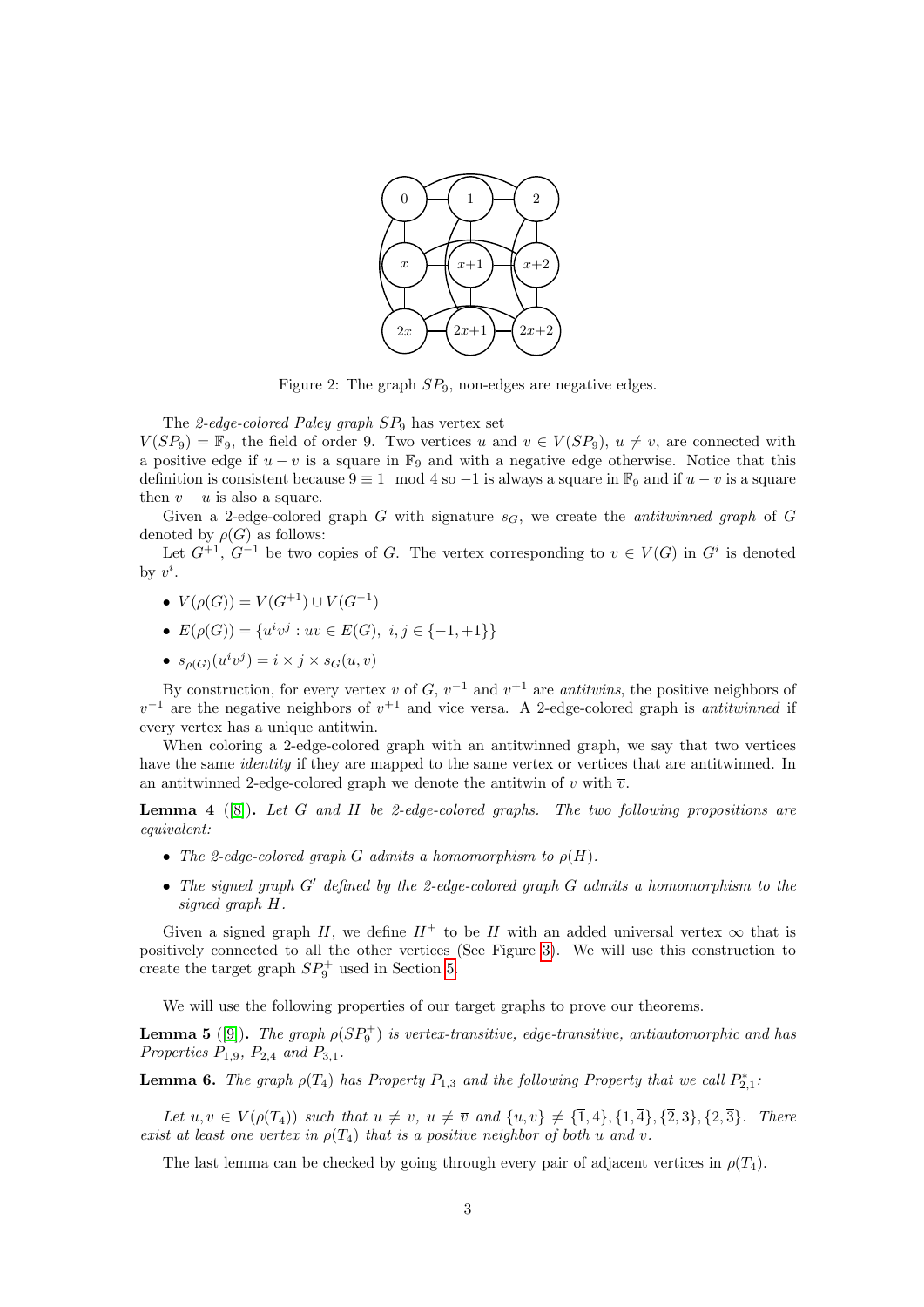

<span id="page-3-2"></span>Figure 3: The construction of  $H^+$ .

## <span id="page-3-0"></span>4 Proof of Theorem [2](#page-1-6)

In this section, we prove that the chromatic number of signed hexagonal grids equals 4. To get this result, we first prove that 2-edge-colored hexagonal grids admit a homomorphism to the 2-edge-colored graph  $\rho(T_4)$ . Lemma [4](#page-2-0) will allow us to conclude.

<span id="page-3-3"></span>Lemma 7. Every 2-edge-colored hexagonal grid admits a homomorphism to the 2-edge-colored graph  $\rho(T_4)$ .

*Proof.* Let G be a 2-edge-colored hexagonal grid and s be its signature. We want to show that  $G$ admits a homomorphism to  $\rho(T_4)$ . We give two coordinates i and j to each of the vertices of the hexagonal grid according to Figure [4.](#page-3-1) These coordinates allow us to create an order on the vertex set of G by saying that  $v_{i,j} < v_{k,l}$  if  $i < k$  or  $i = k, j < l$ .



<span id="page-3-1"></span>Figure 4: A hexagonal grid.

Let A be a 2-edge-colored graph that admits a homomorphism  $\varphi$  to B and let A' be the graph obtained after switching A at a vertex v. By Lemma [4,](#page-2-0) A' admits a homomorphism  $\varphi'$  to I. It suffices to take  $\varphi'$  as follows:

$$
\varphi'(u) = \begin{cases} \varphi(u) & \text{if } u \neq v \\ \overline{\varphi(v)} & \text{otherwise} \end{cases}
$$

Therefore we can, without loss of generality, start by switching  $G$  at several vertices such that every edge  $v_{i,j}v_{k,l}$  with  $i = k$  and  $j + 1 = l$  or  $i + 1 = k$  and  $j = l$  are positive (these edges are thicker in Figure [4\)](#page-3-1).

To do that, for every vertex  $v_{i,j}$  such that  $i + j = 1 \mod 2$  and  $i \geq 2$  in the order defined earlier we do the following:

- If  $s(v_{i,j}v_{i-1,j}) = s(v_{i-1,j}v_{i-1,j+1}) = -1$ , we switch G at  $v_{i-1,j}$ .
- If  $s(v_{i,j}v_{i-1,j}) = 1$  and  $s(v_{i-1,j}v_{i-1,j+1}) = -1$ , we switch G at  $v_{i,j}$  and  $v_{i-1,j}$ .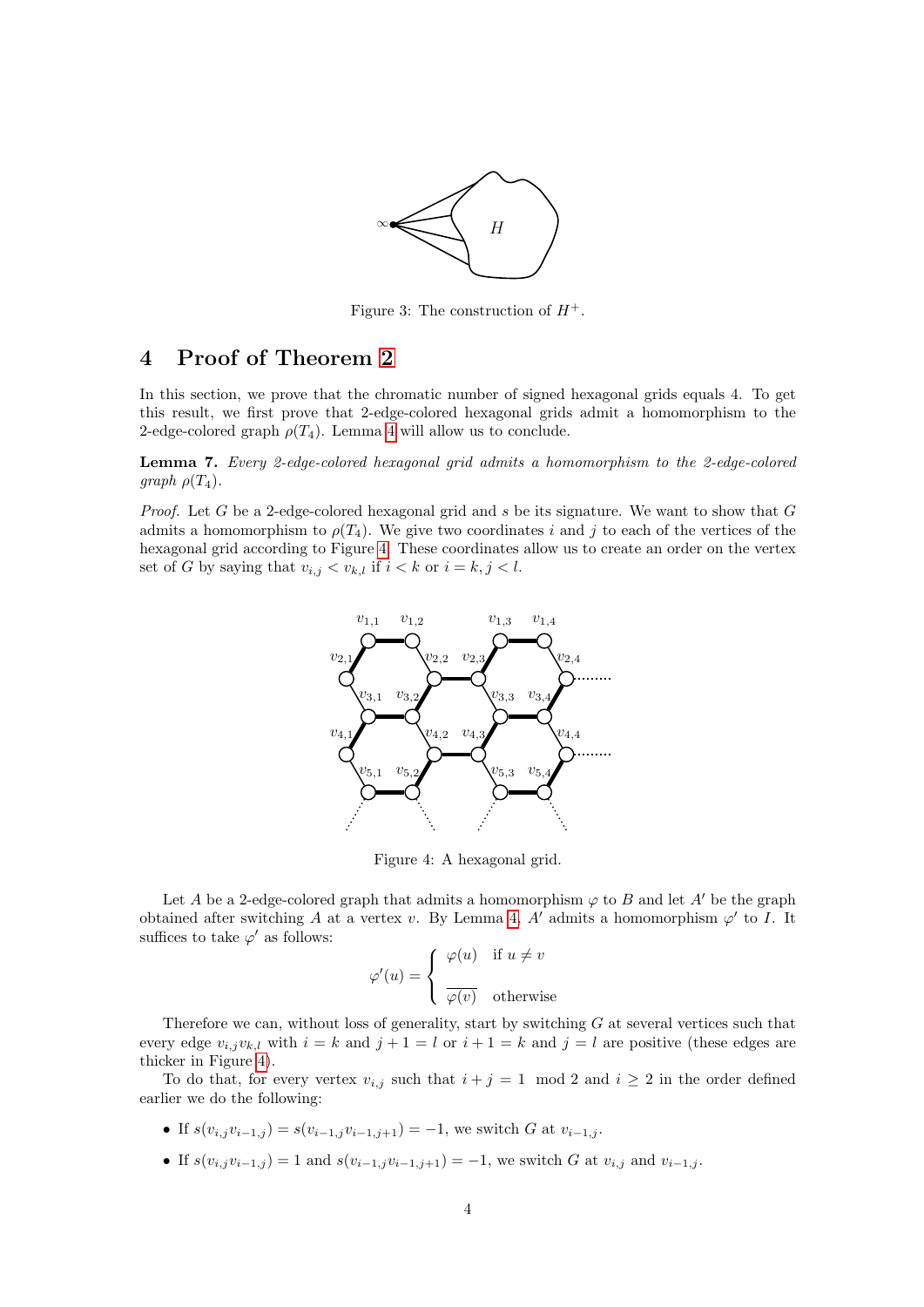• If  $s(v_{i,j}v_{i-1,j}) = -1$  and  $s(v_{i-1,j}v_{i-1,j+1}) = 1$ , we switch G at  $v_{i,j}$ .

We now create a homomorphism  $\varphi$  from G to  $\rho(T_4)$  by coloring each vertex in the order defined earlier. We partition the vertices of G into two sets  $V_1$  and  $V_2$ . In  $V_1$  we put every vertex  $v_{i,j}$  such that  $i + j \equiv 0 \mod 2$ . In  $V_2$  we put all the other vertices.

When coloring a vertex  $v_{i,j}$  in  $V_1$ , such a vertex is adjacent to one already colored vertex (unless  $i = 1$  in which case it is trivial to color  $v_{i,j}$ ). Therefore, Property  $P_{1,3}$  of  $\rho(T_4)$  tells us that there are at least 3 possible colors for  $v_{i,j}$  with respect to its already colored neighbor. Note that among these 3 available colors, there is no antitwins. Thanks to this remark, it is always possible to choose one color as follows:

- If  $\varphi(v_{i-1,j+1}) = 1$  or  $\overline{1}, \varphi(v_{i,j}) \notin \{1, \overline{1}, 4, \overline{4}\};$
- If  $\varphi(v_{i-1,j+1}) = 4$  or  $\overline{4}$ ,  $\varphi(v_{i,j}) \notin \{1, \overline{1}, 4, \overline{4}\};$
- If  $\varphi(v_{i-1,j+1}) = 2$  or  $\overline{2}$ ,  $\varphi(v_{i,j}) \notin \{2, \overline{2}, 3, \overline{3}\};$
- If  $\varphi(v_{i-1,j+1}) = 3$  or  $\overline{3}, \varphi(v_{i,j}) \notin \{2, \overline{2}, 3, \overline{3}\};$

When coloring a vertex  $v_{i,j}$  in  $V_2$ , such a vertex is adjacent to two already colored vertex (unless  $i = 1$  or  $j = 1$  in which cases it is trivial to color  $v_{i,j}$ ). Vertex  $v_{i-1,j}$  belongs to  $V_1$  and we can therefore use  $P_{2,1}^*$ , thanks to the restrictions on  $\varphi(v_{i-1,j})$  defined earlier, to find a color for each vertex in  $V_2$ .  $\Box$ 

We use Lemmas [4](#page-2-0) and [7](#page-3-3) to prove that the chromatic number of signed hexagonal grids is at most 4. Note that a cycle on 6 vertices with exactly one negative edges needs at least 4 color to be colored [\[10\]](#page-7-4). Therefore, the chromatic number of signed hexagonal grids is 4.

### <span id="page-4-0"></span>5 Proof of Theorem [3](#page-1-5)

In this section, we prove that the chromatic number of signed triangular grids is at most 10. To get this result, we first prove that 2-edge-colored triangular grids admit a homomorphism to the 2-edge-colored graph  $\rho (SP_9^+)$ . Lemma [4](#page-2-0) will allow us to conclude.

<span id="page-4-2"></span>Lemma 8. Every 2-edge-colored triangular grid admits a homomorphism to the 2-edge-colored graph  $\rho (SP_9^+)$ .



<span id="page-4-1"></span>Figure 5: A triangular grid.

*Proof.* Remember that  $SP_9^+$  is  $SP_9$  with an added vertex  $\infty$  that is positively adjacent to every other vertex. Let  $G$  be a 2-edge-colored triangular grid and  $s$  be the signature of  $G$ . We proceed by induction on the horizontal rows of  $G$  as depicted in Figure [5.](#page-4-1) Note that the first row of  $G$ is trivial to color. Let  $G'$  be G without the last row. By the induction hypothesis, there is a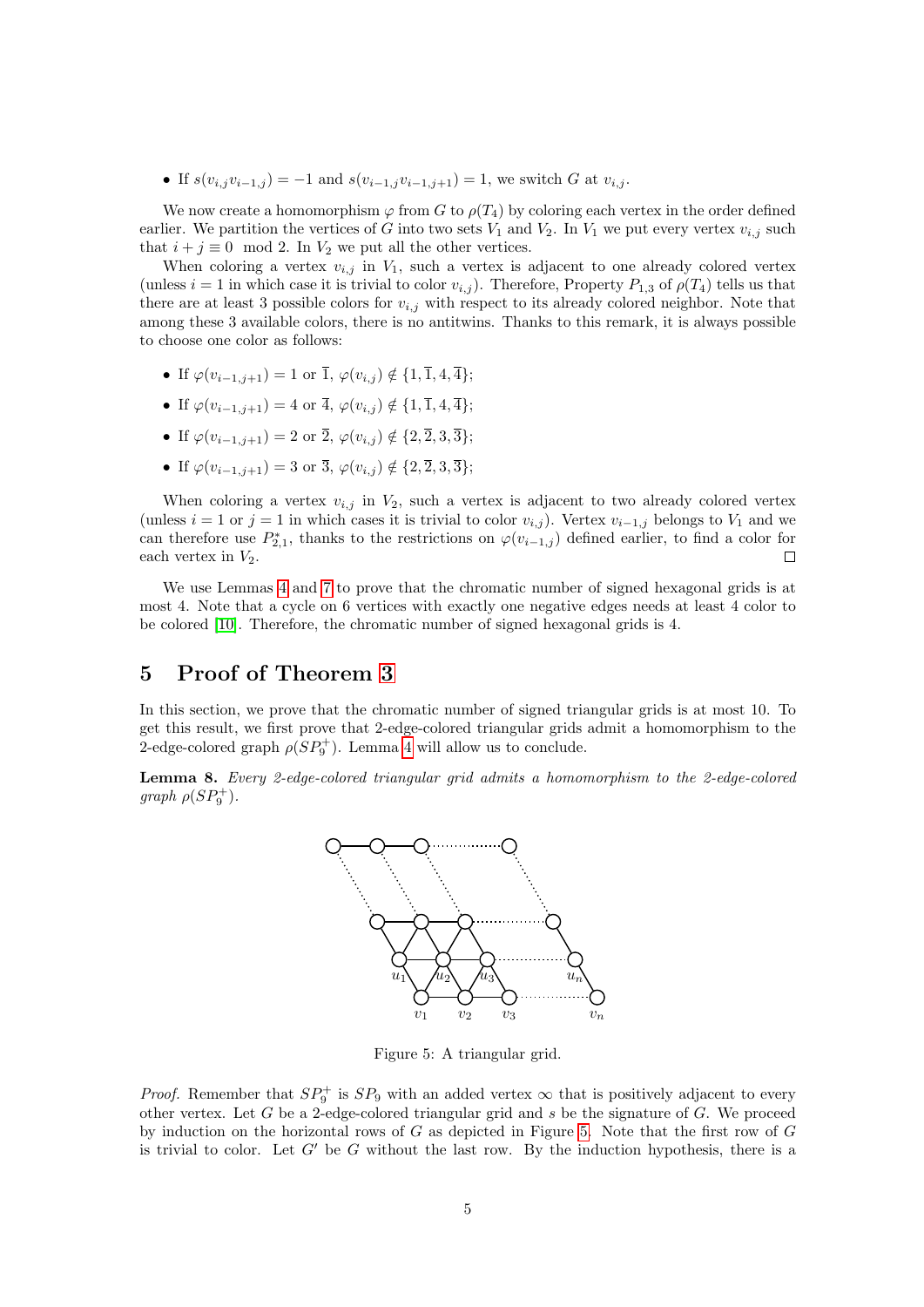homomorphism  $\varphi'$  from  $G'$  to  $\rho(SP_9^+)$ . We now show that we can extend this homomorphism to a homomorphism  $\varphi$  from the whole graph G to  $\rho(SP_9^+)$ .

Let  $v_1, v_2, ..., v_n$  be the vertices of the last row of G and  $u_1, u_2, ..., u_n$  be the vertices of the second to last row of  $G$  (the last row of  $G'$ ). See Figure [5.](#page-4-1)

By Property  $P_{2,4}$  of  $\rho(SP_9^+)$ , we can find two colors (or even four but we only need two) to color  $v_1$  with respect to its already colored neighbors  $(u_1$  and  $u_2)$ . Note that we do not take the color of  $u_3$  into account (yet).

Without loss of generality, we can assume that  $u_2u_3$  is a positive edge,  $\varphi'(u_2) = 0$  and  $\varphi'(u_3) = 1$  because  $\rho(SP_9^+)$  is edge-transitive and antiautomorphic.

Suppose  $s(u_2v_1) = s(u_2v_2) = s(u_3v_2) = s(v_1v_2) = +1$ . The four colors available for  $v_2$  by Property  $P_{2,4}$  of  $\rho(SP_9^+)$  with respect to the colors of  $u_2$  and  $u_3$  are  $2,\infty,\overline{x+2}$  and  $\overline{2x+2}$ . Since  $\varphi'(u_2) = 0$  and  $s(u_2v_1) = +1$ , the two colors available for  $v_1$  belong to the set:

 $\{1, 2, x, \overline{x+1}, \overline{x+2}, 2x, \overline{2x+1}, \overline{2x+2}, \infty\}$ 

If  $v_1$  is colored in 1,  $v_2$  can be colored in  $2, \infty, \overline{x+2}$  or  $\overline{2x+2}$ . If  $v_1$  is colored in 2,  $v_2$  can be colored in  $\infty$ . If  $v_1$  is colored in  $x, v_2$  can be colored in  $\infty$  or  $\overline{x+2}$ . If  $v_1$  is colored in  $\overline{x+1}$ ,  $v_2$  can be colored in 2 or  $\overline{x+2}$ . If  $v_1$  is colored in  $\overline{x+2}$ ,  $v_2$  can be colored in  $\overline{2x+2}$ . If  $v_1$  is colored in  $2x$ ,  $v_2$  can be colored in  $\infty$  or  $\overline{x+2}$ . If  $v_1$  is colored in  $\overline{2x+1}$ ,  $v_2$  can be colored in 2 or  $\overline{2x+2}$ . If  $v_1$  is colored in  $\overline{2x+2}$ ,  $v_2$  can be colored in  $\overline{x+2}$ . If  $v_1$  is colored in  $\infty$ ,  $v_2$  can be colored in 2.

We can now see that any pair of vertices in  $\{1, 2, x, \overline{x+1}, \overline{x+2}, 2x, \overline{2x+1}, \overline{2x+2}, \infty\}$  allows  $v_2$  to be colored in at least two colors.

We can proceed in a similar manner with the following three cases and arrive to the same conclusion:

- $s(u_2v_1) = -1$ ,  $s(u_2v_2) = s(u_3v_2) = s(v_1v_2) = +1$ ,
- $s(u_2v_1) = +1, s(u_2v_2) = -1, s(u_3v_2) = s(v_1v_2) = +1,$
- $s(u_2v_1) = s(u_2v_2) = +1, s(u_3v_2) = -1, s(v_1v_2) = +1.$

By Lemma [4,](#page-2-0) each of these four cases also accounts for 3 other cases: the signature obtained after switching at  $v_1$ ,  $v_2$  and both  $v_1$  and  $v_2$ . We have therefore covered all 16 (2<sup>4</sup>) possible signatures of  $u_2v_1, u_2v_2, u_3v_2$  and  $v_1v_2$ .

Therefore,  $v_2$  can be colored in at least 2 colors. Similarly, we can find at least two colors for  $v_3$  and so on until  $v_n$ . Finally, we can arbitrarily choose one of these two colors for  $v_n$ , accordingly choose a color for  $v_{n-1}$  and so on to get a homomorphism  $\varphi$  from G to  $\rho(SP_9^+)$ .  $\Box$ 

We conclude the proof of Theorem [3](#page-1-5) by using Lemmas [8](#page-4-2) and [4.](#page-2-0)

We say that a cycle is unbalanced if it has an odd number of negative edges. Every  $C_4$  in the signed triangular grid from Figure [6](#page-6-5) is unbalanced and it can be colored with 6 colors (note that the resulting target graph is  $SP_5^+$ ). We can easily extend this construction to create a signed triangular grid of any size such that every  $C_4$  is unbalanced and it can be colored with 6 colors. To do so, we can repeat a motif made of six vertices in all directions (the black vertices in Figure [6](#page-6-5) represent this motif). By Proposition 3.2 of [\[11\]](#page-7-5), this means that every signed triangular grid such that every  $C_4$  is unbalanced can be colored with 6 colors. This is of particular interest because when coloring an unbalanced  $C_4$ , every vertex in the cycle must have different identities (this is not the case with a  $C_4$  that is not unbalanced) and therefore a graph in which every  $C_4$  is unbalanced is especially hard to color with few colors. Therefore, we conjecture the following: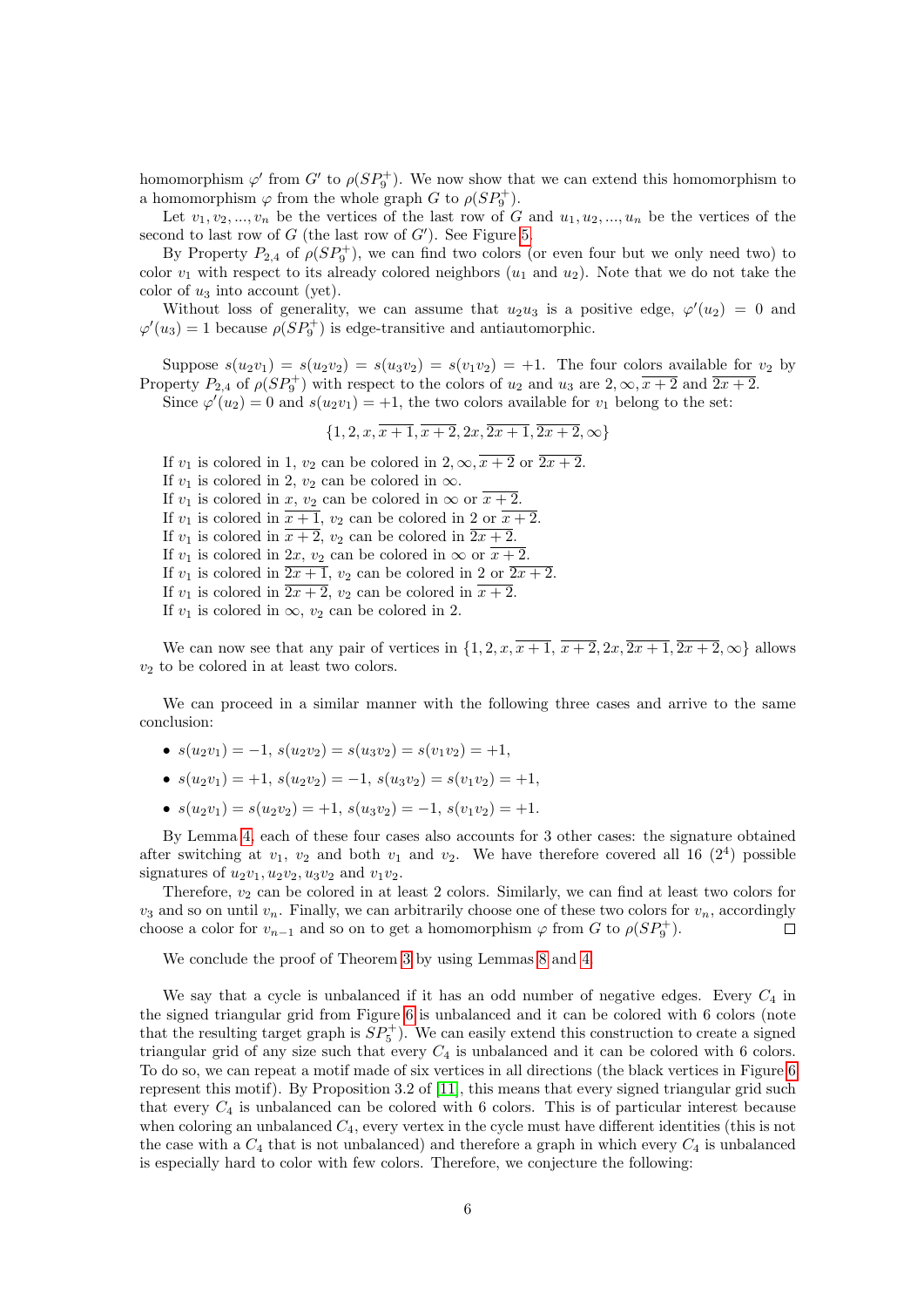

<span id="page-6-5"></span>Figure 6: A signed triangular grid in which every  $C_4$  is unbalanced colored with 6 colors.

#### Conjecture 9. The chromatic number of signed triangular grids is 6.

Note that the chromatic number of signed triangular grids is at least 6 since a wheel on 7 vertices such that every  $C_4$  is unbalanced cannot be colored with 5 colors. To prove it, let G be a 2-edge-colored wheel with vertex set  $\{u, u_1, ..., u_6\}$  and center u, and let T be an antitwinned graph of vertex set  $\{0, \overline{0}, 1, \overline{1}, ..., 4, \overline{4}\}$  where  $\overline{i}$  is the antitwin of i such that G admits a homomorphism  $\varphi$  to T. By Proposition 3.2 of [\[11\]](#page-7-5), it is possible to switch some of the vertices of G such that the outer cycle alternates between positive and negative edges and every edge incident to  $u$  is positive. Assume w.l.o.g. that  $\varphi(u) = 0$  (note that we can relabel the vertices of T if needed). We now show that we cannot color a pair of vertices  $(v_1, v_2)$  of G with antitwins. Suppose  $v_1$ and  $v_2$  have colors that are antitwinned. If  $v_1$  or  $v_2 = u$  then we have a contradiction because  $v_1$  and  $v_2$  are adjacent. Otherwise,  $v_1$  and  $v_2$  are both positively adjacent to u which also gives us a contradiction. Therefore we can assume w.l.o.g. that we do not need to use colors  $\overline{0}, \overline{1}, ..., \overline{4}$ . W.l.o.g. let  $\varphi(u_1) = 1$ ,  $\varphi(u_2) = 2$  and  $\varphi(u_3) = 3$ . We can collor  $u_4$  in either 1 or 4. Suppose we color  $u_4$  with 1. We have to color  $u_5$  in 4 and we then cannot color  $u_6$ . Suppose we color  $u_4$  with 4. We can color  $u_5$  with 1 or 2 but both possibilities do not allow us to color  $u_6$ . Therefore G does not admit a homomorphism to T. We conclude by using Lemma [4.](#page-2-0)

#### References

- <span id="page-6-0"></span>[1] R. Naserasr, E. Rollová, and É. Sopena. Homomorphisms of signed graphs. *Journal of Graph* Theory, 79(3):178–212, 2015.
- <span id="page-6-1"></span>[2] Reza Naserasr, Eric Sopena, and Thomas Zaslavsky. Homomorphisms of signed graphs: An ´ update. European Journal of Combinatorics, 91:103222, 2021. Colorings and structural graph theory in context (a tribute to Xuding Zhu).
- <span id="page-6-2"></span>[3] Pascal Ochem, Alexandre Pinlou, and Sagnik Sen. Homomorphisms of 2-edge-colored trianglefree planar graphs. Journal of Graph Theory, 85(1):258–277, 2017.
- <span id="page-6-3"></span>[4] Amanda Montejano, Pascal Ochem, Alexandre Pinlou, André Raspaud, and Eric Sopena. Homomorphisms of 2-edge-colored graphs. Discrete Applied Mathematics, 158(12):1365–1379, 2010.
- <span id="page-6-4"></span>[5] Julien Bensmail, Sandip Das, Soumen Nandi, Th´eo Pierron, Sagnik Sen, and Eric Sopena. On the signed chromatic number of some classes of graphs.  $arXiv$  preprint  $arXiv:2009.12059$ , 2020.